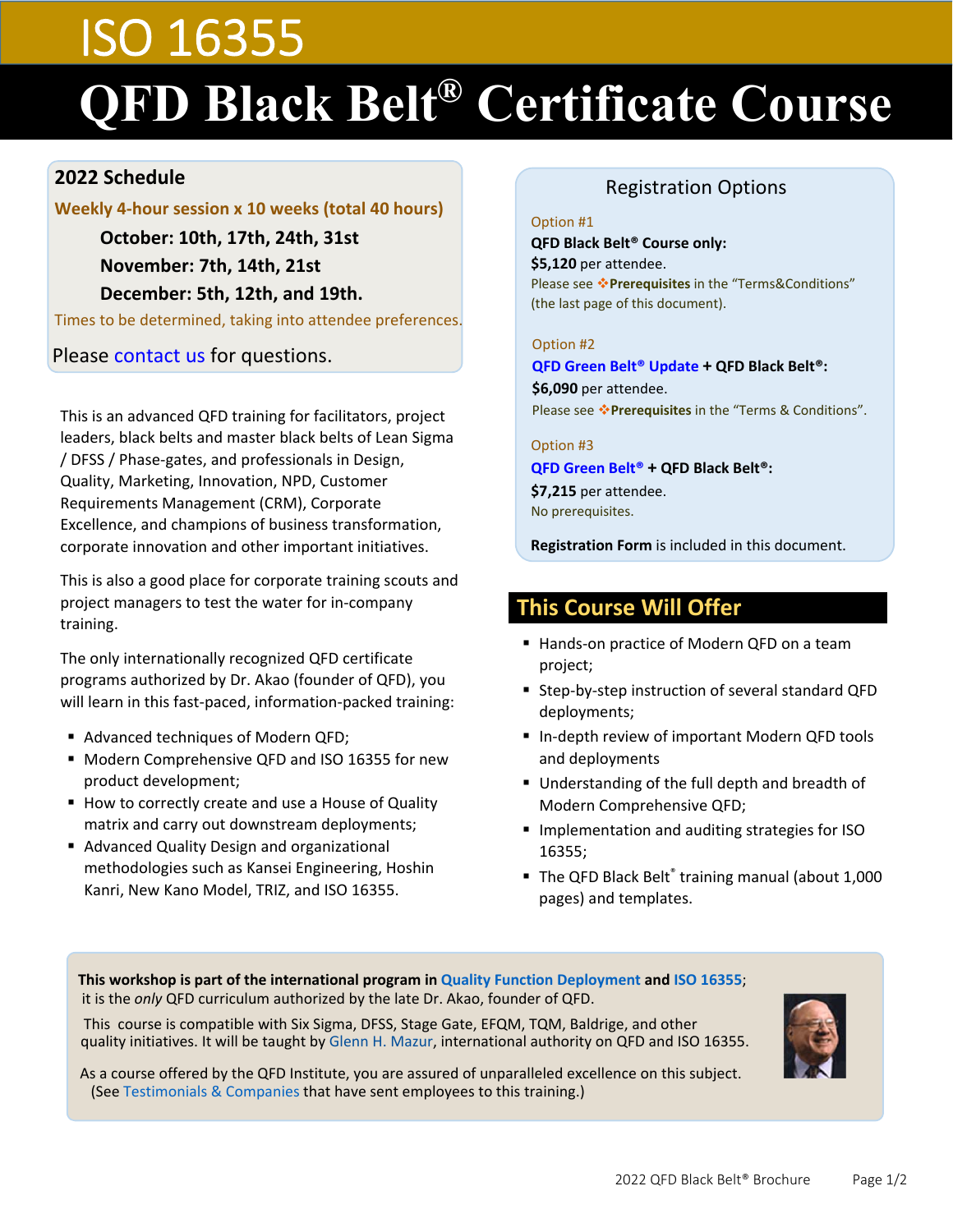# **Tools and Techniques You Will Learn**

- Advanced tools and analytic methods for quality, strategy, management, product planning, decision making, invention, and design, including those specified in ISO 16355;
- Voice of **Gemba** QFD's unique approach to customer visits, and how to design Gemba Visits and new Gemba Analysis tools;
- Semi-customized deployments common to most industries, such as project, customer, quality, technology, function, reliability, cost, manufacturability, production, service, etc.;
- How to input, process, and output field data for each deployment;
- Incorporating **Blitz QFD<sup>®</sup>** into Dr. Akao's Comprehensive QFD to speed up the process;
- **IMPROVED ALGORITY IN STRONG EVALUATE:** Improved algorithms for defining Customer Needs (Demanded Quality) for "new‐to‐world" products and services;
- Why and how of replacing ordinal scale calculations with ratio scale calculations of customer needs priorities, sales point, competitive benchmarking, and matrix relationship weights, how to improve the accuracy of your QFD analysis for Six /Lean Sigma;
- **How to apply Reverse QFD;**
- Introduction to Lifestyle Deployment and emotional quality with **Kansei Engineering** ;
- **Integration of New Kano methods** and enhancing Customer Need Hierarchy Diagram with measures, targets, and Kano categories ;
- Using **Customer Voice Table** with specification documents ;
- Introduction to TRIZ-evolved new-to-world business innovation method for general business management.
- New **ISO 16355 standard for QFD**.

## **Resulting Benefits**

- Mastery of generic Modern QFD tools and deployments and knowledge of how Comprehensive QFD works.
- Knowledge of new-to-world methods in product development, quality and innovation, and how they can be incorporated into projects.
- Knowledge of how to facilitate a QFD project team.
- Provisional QFD Black Belt® Certificate upon successful completion of this course.

## **Recommended Things to Prepare**

- 1. **Your laptop computer or tablet** with MS Excel® and Adobe Acrobat® -- for the QFD software templates and case studies in digital format.
- 2. **Relevant marketing and technical data** for a small project or a part of a large project that you are currently working on or plan to work on in the future. [IMPORTANT: There is no need to reveal any confidential data. The goal is to make the QFD exercises real and meaningful to you! If it is not feasible to bring such data, you may join others or use a generic or hobby project.]
- 3. **Access to the Internet and Zoom:** You will need adequate Internet connectivity and a Zoom account (free account). Please make the necessary setup and test your device well ahead of the time.

### **Textbooks and Materials**

- QFD Black Belt® Course Training Manual (1,000 pages)
- Modern QFD templates (QFD/ISO 16355 Black Belt® Level)
- Case studies and papers from the QFD Institute Symposium 1989 ‐ 2019 (digital copy)
- ISO 16355 series bibliographic reference papers (e‐Book) from QFD Symposia. (ISO copyright does not permit us to distribute the ISO 16355 standard, but links to purchase will be provide.)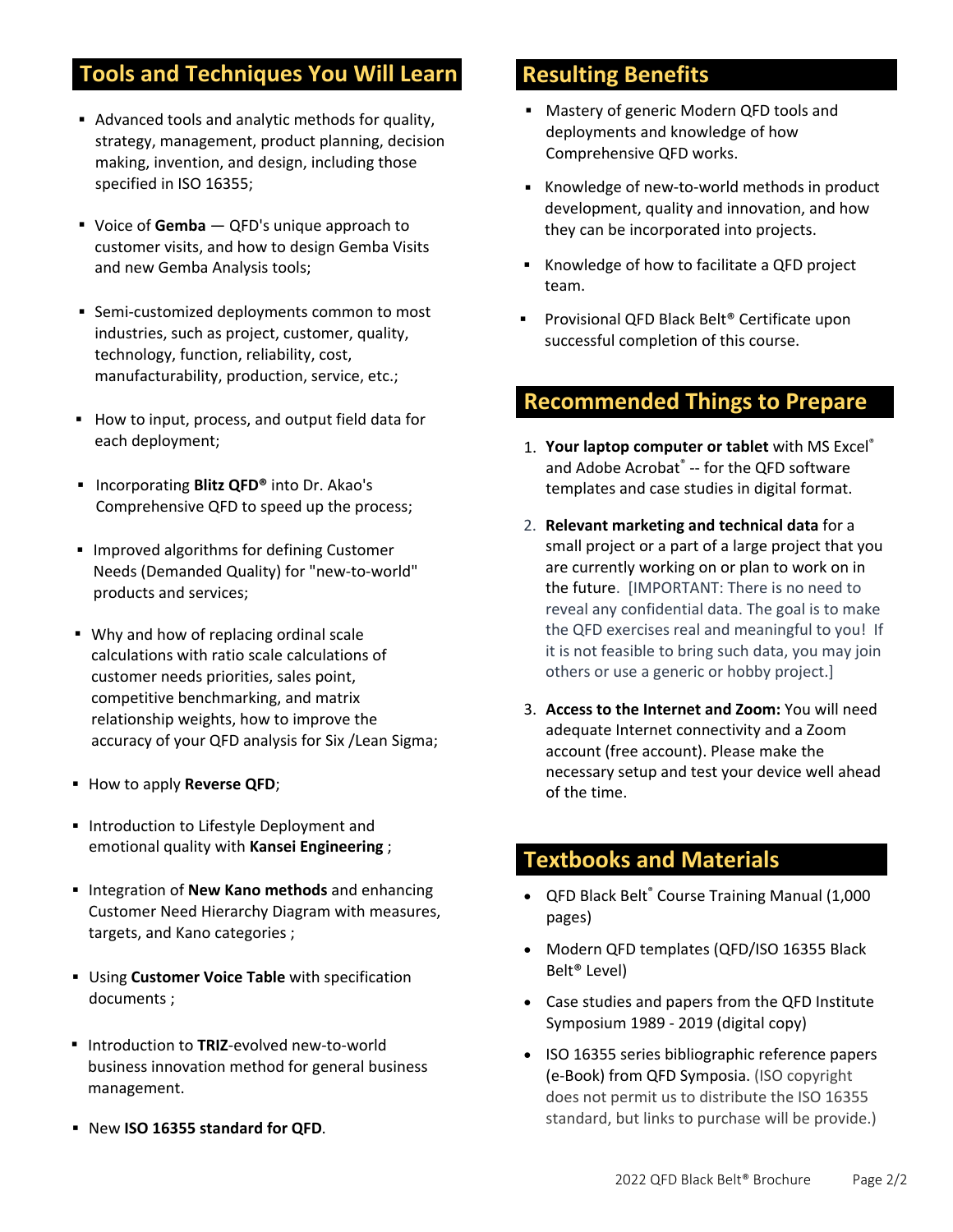# How to Register for a QFD Course



#### **Send the Registration Form.**

Please use one of these Registration Forms:

- **PDF format** is provided on the next page.
- **MS Word format:** Please download [http://www.qfdi.org/registration](http://www.qfdi.org/registration_bb_packages.docx) \_bb\_packages.docx

# **Send your Registration Form by email or fax.**

- <registration@qfdi.org>
- Fax +1 206‐203‐3575

#### **Pay your registration fee.**

Within 24 hours, you will receive an Email Invoice (PDF) from us.

To pay by credit card or wire transfer, **use the link** ["View & Pay Invoice"] provided in the email invoice.

It will take you to a **secure online payment page**.

#### **Registration is confirmed**.

When the payment is processed, we will issue a Receipt (PDF) by email.

This confirms your registration. Thank you.

If you have questions, please contact us: [registration@qfdi.org](mailto:registration@qfdi.org) 

PS: You will also receive a separate PDF file that explains how to prepare data for this course.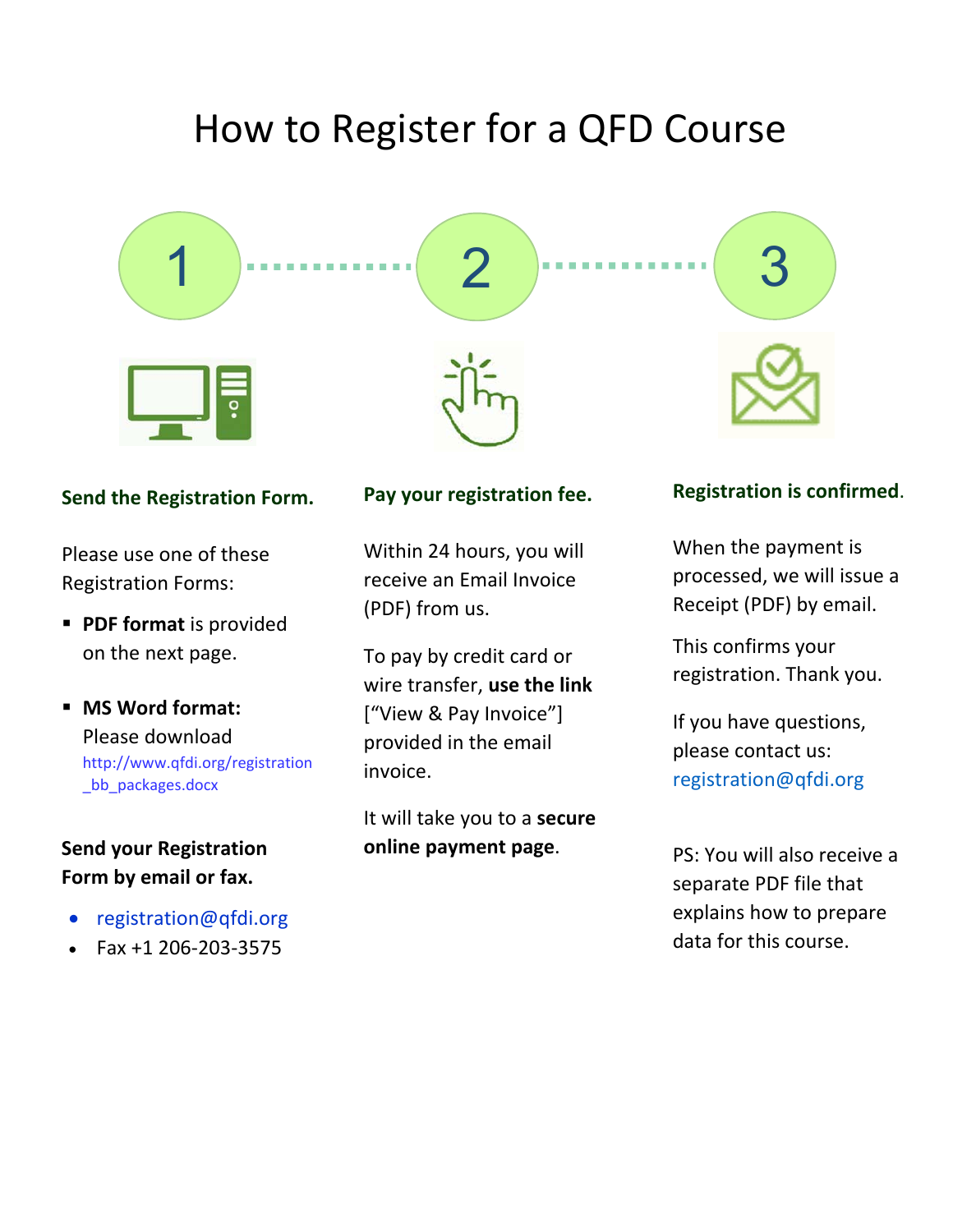# **Registration Form**

Please complete this form, save it, then send to:

[registration@qfdi.org](mailto:registration@qfdi.org) FAX +1 206-203-3575

| Attendee Name (This name will be printed on your certificate)                              |
|--------------------------------------------------------------------------------------------|
|                                                                                            |
| <b>Job Title</b>                                                                           |
|                                                                                            |
| Organization                                                                               |
|                                                                                            |
| Industry                                                                                   |
|                                                                                            |
|                                                                                            |
| Complete Address to be printed on your Invoice                                             |
|                                                                                            |
| Registration Options: Please select one. (* Please see the prerequisites on the next page) |
|                                                                                            |
| QFD Black Belt® Course only $\cdot \cdot$ : US\$5,120 per attendee                         |
| QFD Green Belt® Update + QFD Black Belt® *: US\$6,090 per attendee                         |
|                                                                                            |
| QFD Green Belt® + QFD Black Belt® (Facilitators Package): US\$7,215 per attendee           |
|                                                                                            |
| Payment Method: Please select one.                                                         |
| Pay by Credit Card* (Visa, MasterCard, Amex, or Discover)                                  |
| Pay by Check ** (US\$ drawn on US bank)                                                    |
| Pay by ACH bank transfer * (US banks only)                                                 |
| Pay by Wire Transfer *** (non-US banks only; see the Terms & Conditions on the next page)  |
|                                                                                            |
| Email Address (We will send your Invoice and Receipt to this email address)                |
|                                                                                            |
| <b>Telephone Number</b>                                                                    |
|                                                                                            |